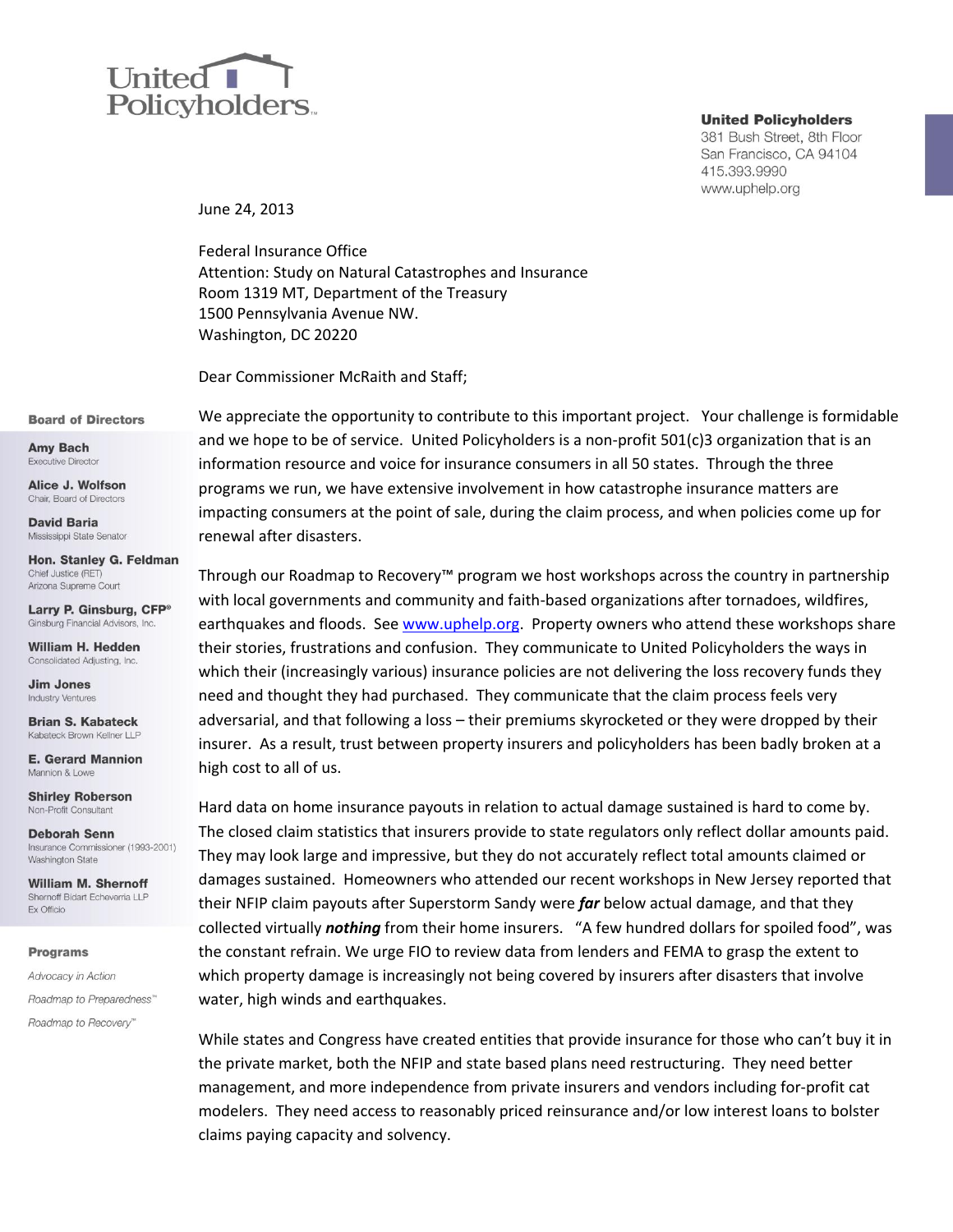# *1. The current condition of, as well as the outlook for, the availability and affordability of insurance for natural catastrophe perils in all regions of the United States, including whether a consensus definition of a ''natural catastrophe'' should be established and, if so, the terms of that definition*

The current condition is excellent in most areas and fair to poor in repeat loss and coastal areas. Given current trends in the voluntary P/C market, solvency problems with quasi-public insurance entities, pending NFIP rate increases and climate change, the outlook if reforms are not implemented fair at best.

## *Availability*

Other than in the Outer Banks and areas that have been hit repeatedly by natural disasters, some level of coverage for catastrophe perils is still *readily available* throughout the U.S. In some regions and for some perils, available policies may not cover full or replacement cost value of properties, and high deductibles may apply. In some regions and for some items, (e.g. roofs and foundations) and for specific perils, coverage is only available on an Actual Cash Value (ACV) basis, or only through an insurer of last resort/ residual market mechanism or a non-admitted carrier. It may involve a package of policies and endorsements, but coverage for natural catastrophes can still be procured. In most areas, there is still ample competition among private insurers, even after there's been a disaster. In repeat loss areas and for certain perils, (flood and earthquake) State and Federal lawmakers have responded to private marketplace failures by creating insurers of last resort. In areas that have been hit repeatedly by wildfires, hurricanes and other weather events, there is a consistent pattern of residents being nonrenewed by the insurers they've been with for many years. But with diligence and assistance from independent agents and brokers, state insurance departments, and occasionally, United Policyholders, people seem to be able to replace their non-renewed policies.

# *Affordability*

Affordability is another matter. From coastal Massachusetts all along the coast south to Florida and west through Texas, property owners have been experiencing acute rate shock. So acute that a grass roots consortium of faith based and homeowner associations, consumer advocate groups and realtors have become engaged in challenging rates, rate models, risk assumptions, underwriting and "file and use" regulatory regimes. [See "South Carolina Realtors push for property insurance reform", The Post and Courier, Page 1, April 20, 2013, and comments to FIO in support of a Coast Band Reinsurance Entity filed by the Consumer Federation of America, Hurricane Homeowners Insurance Initiative, and the Gulf Coast East Coast Homeowners Insurance Reform Coalition].

Louisiana residents who had been paying \$800 per year for insurance on their modest homes before Hurricane Katrina got hit with premiums in the \$3,000-\$8,000 range. After the 1994 Northridge earthquake, when the cost of insuring against just that one peril jumped into the thousands (on top of basic home insurance), most people deemed the protection unaffordable. Rumors are that when federal flood insurance rates increase for non-elevated homes in coastal and river areas as required by the Biggert-Waters Act of 2012, (BW12) home owners will be looking at premiums of into the five figure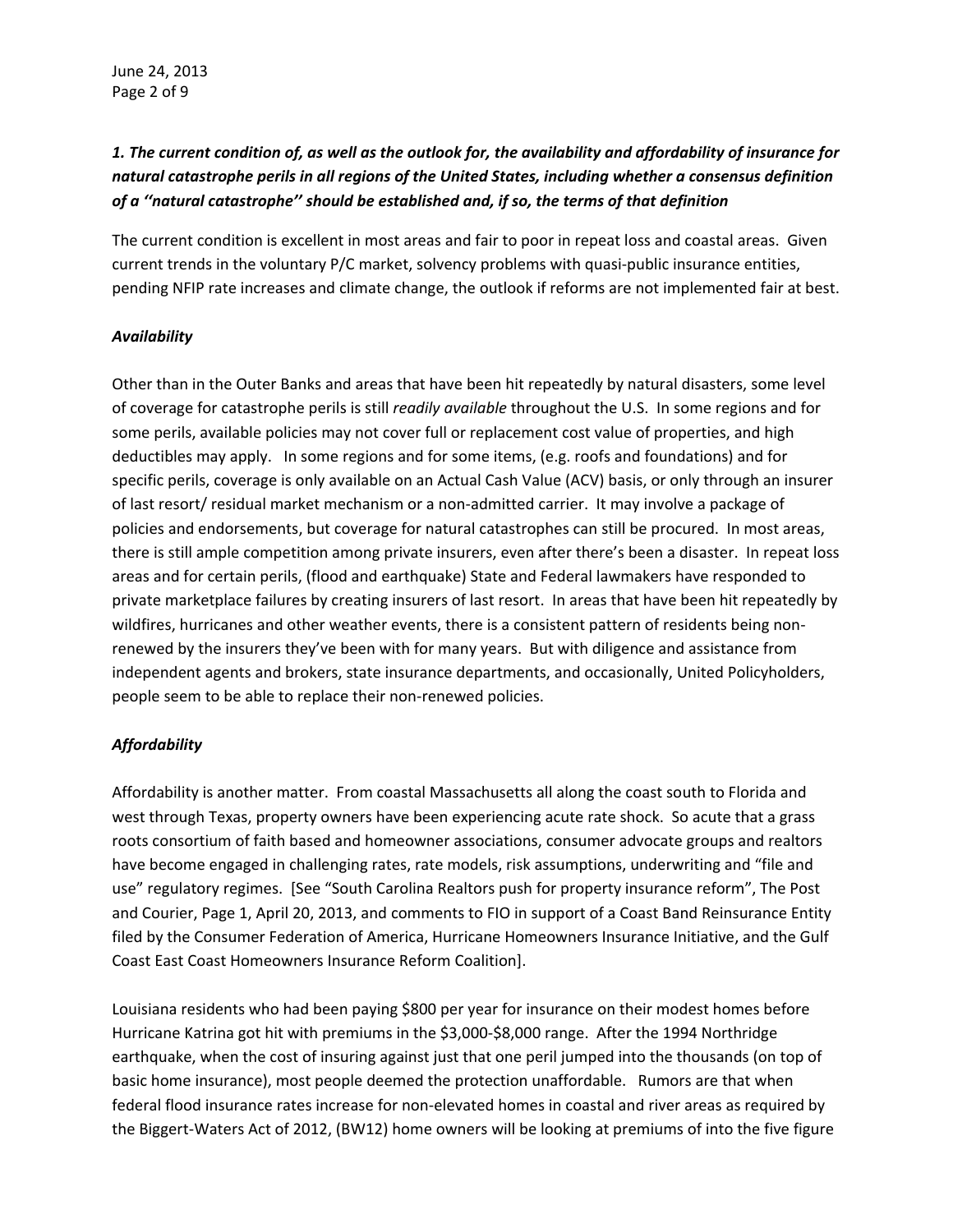June 24, 2013 Page 3 of 9

range. Most people United Policyholders has heard from have been paying \$350-\$700 annually for flood insurance.

Post disaster property insurance rate shock has led to 90% of Californians having no earthquake insurance. An increasing number of homeowners are "going bare" if their mortgages are paid off, and property insurance has become a very hot political issue in Florida, Texas, Alabama and the Carolinas.

## *Condition of the cat insurance marketplace*

United Policyholders' website, including our published survey results, offers ample evidence of the affordability and availability problems people in many parts of the country are now having when trying to comply with lender's insurance requirements and protect their assets by buying adequate insurance. We also offer ample evidence of the shrinking amount of protection contained in home policies, and chronic problems in claim adjusting and payouts when people need their home insurance to recover after natural disasters. [See www.uphelp.org/surveyresults] We have previously provided your office with the results of a recent survey on affordability that we did in coordination with non-profits based in South and North Carolina, Alabama, Florida and Louisiana.

## *A consensus definition of "Natural Catastrophe"*

The federal government and states currently have standards that are applied after weather and/or other types of events that damage or destroy property as to whether the event merits a disaster declaration. If an event causes a certain level of damage, it qualifies as a state and/or federal disaster. The declaration(s) have financial significance with regard to funds that will flow into the area through FEMA or a state office of emergency management. Property losses that reach a certain level of dollar damage and scope are deemed a disaster regardless of whether they are caused by a fire, flood or explosion. A consensus definition of Natural Catastrophe could arguably follow similar standards.

If a standardized all-perils home policy is developed for sale nationwide, either as a stand-alone comprehensive product or as Natural Catastrophe protection add-on to a basic home policy – it should not distinguish between the causes of the catastrophic loss. We need to return to a simpler form of property insurance where people know how much money their insurance will provide for repairing and rebuilding after a disaster – regardless of what caused it.

# *2. The current ability of States, communities, and individuals to mitigate their natural catastrophe risks, including the affordability and feasibility of such mitigation activities;*

Florida, South and North Carolina have considerable experience in mitigation approaches that have proven effective in reducing property damage from hurricanes, high winds and storm surges. These steps include building code enforcement, construction techniques, and the installation of roof tie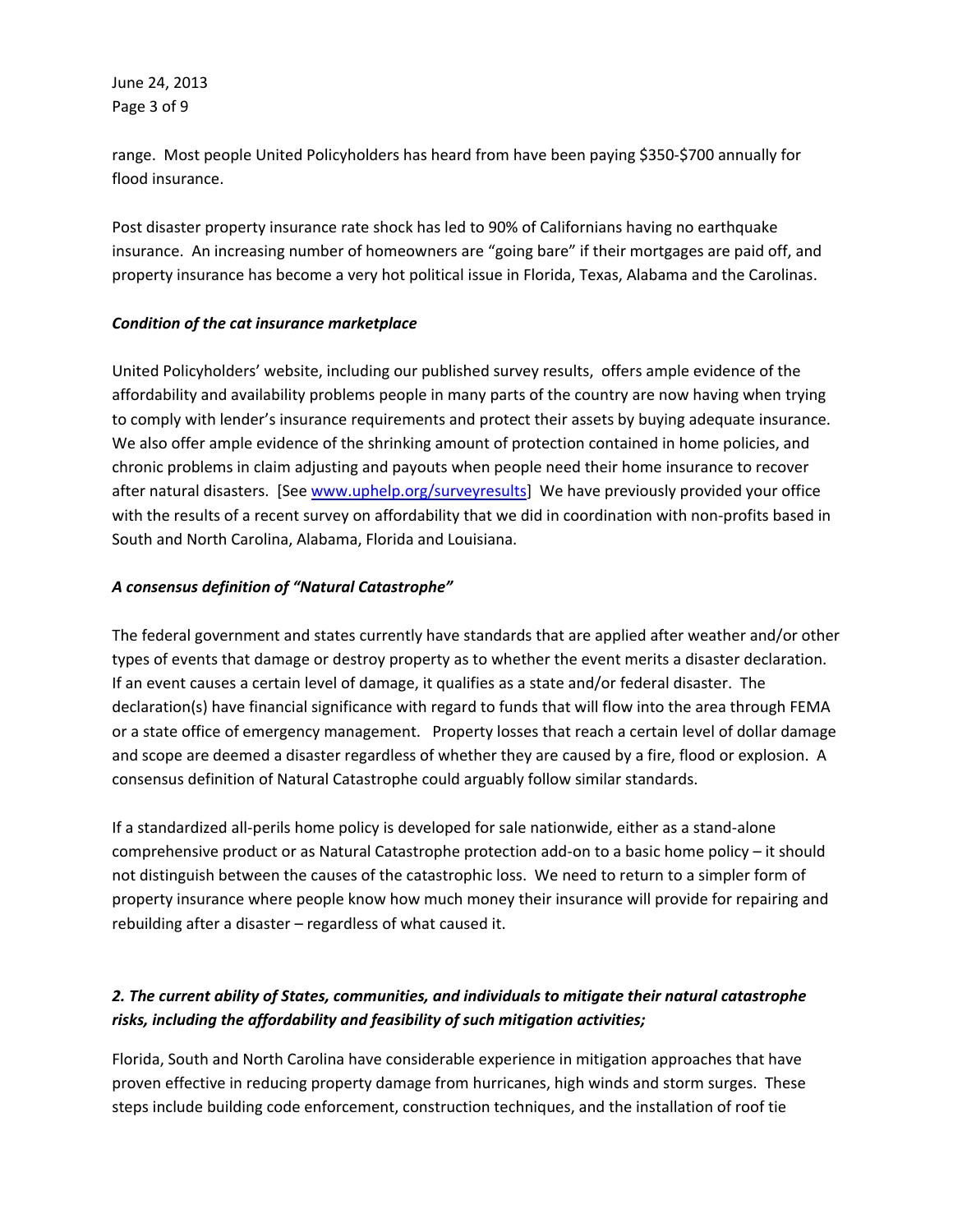June 24, 2013 Page 4 of 9

downs, storm shutters and other features that make structures better able to resist the forces of wind and water.

California and Colorado have experience in what it takes to "harden" a structure against a wildfire and how brush clearance, vent screens and certain roofing materials can make all the difference for a firefighter working to save a home. After the Loma Prieta and Northridge earthquakes, cities, counties and the State of California invested considerable resources into establishing stronger seismic safety standards and promoting quake damage mitigation through structural improvements and preparedness education and outreach. Mitigating flood damage has at least two very simple solutions: Don't allow new construction close to a river or ocean or below sea level, and elevate existing homes in those areas. Easier said than done.

Theoretically, states and individuals have the ability to mitigate natural catastrophe risks. In practical reality, significant barriers exist:

- A lack of consensus among experts as to the effectiveness of various mitigation techniques.
- Political and economic power wielded by real estate developers.
- Reluctance by insurers and their actuaries to adjust rates or offer discounts for mitigation.
- Private property rights.
- Property owners' resistance to building code enforcement and forced mitigation.
- The cost of mitigation expenditures.
- A lack of financial incentives to make those expenditures, insufficient insurance discounts.
- There are multiple sources but no "official" agency, place or website where one can go to find out:
	- 1) What exposure their home has to the risk of severe to total loss in a disaster

2) What specific, recommended action steps they should take, given their local risks and type of home that will reduce that exposure

- 3) What kind of professional they should hire to make the improvements
- 4) How much the most effective improvements should cost
- 5) How to find the right person to do the work
- 6) How to finance the work if they can't afford it on their own.

Monroe County Florida is a community that strictly enforces their building codes. Through the good work of a non-profit called Fair Insurance Rates in Monroe, (FIRM), Monroe County residents are pressing insurers to recognize their hard work by giving residents a break on their property insurance.

# *a. The current and potential future effects of land use policies and building codes on the costs of natural catastrophes in the United States;*

People who work and own primary residences in coastal areas but who have outstanding home loans need financial assistance to contend with mandated home and flood insurance that is unaffordable to them. With regard to new construction, there has to be stricter enforcement of building codes to prevent new development in areas that are at risk for flooding and storm surges. Because banks in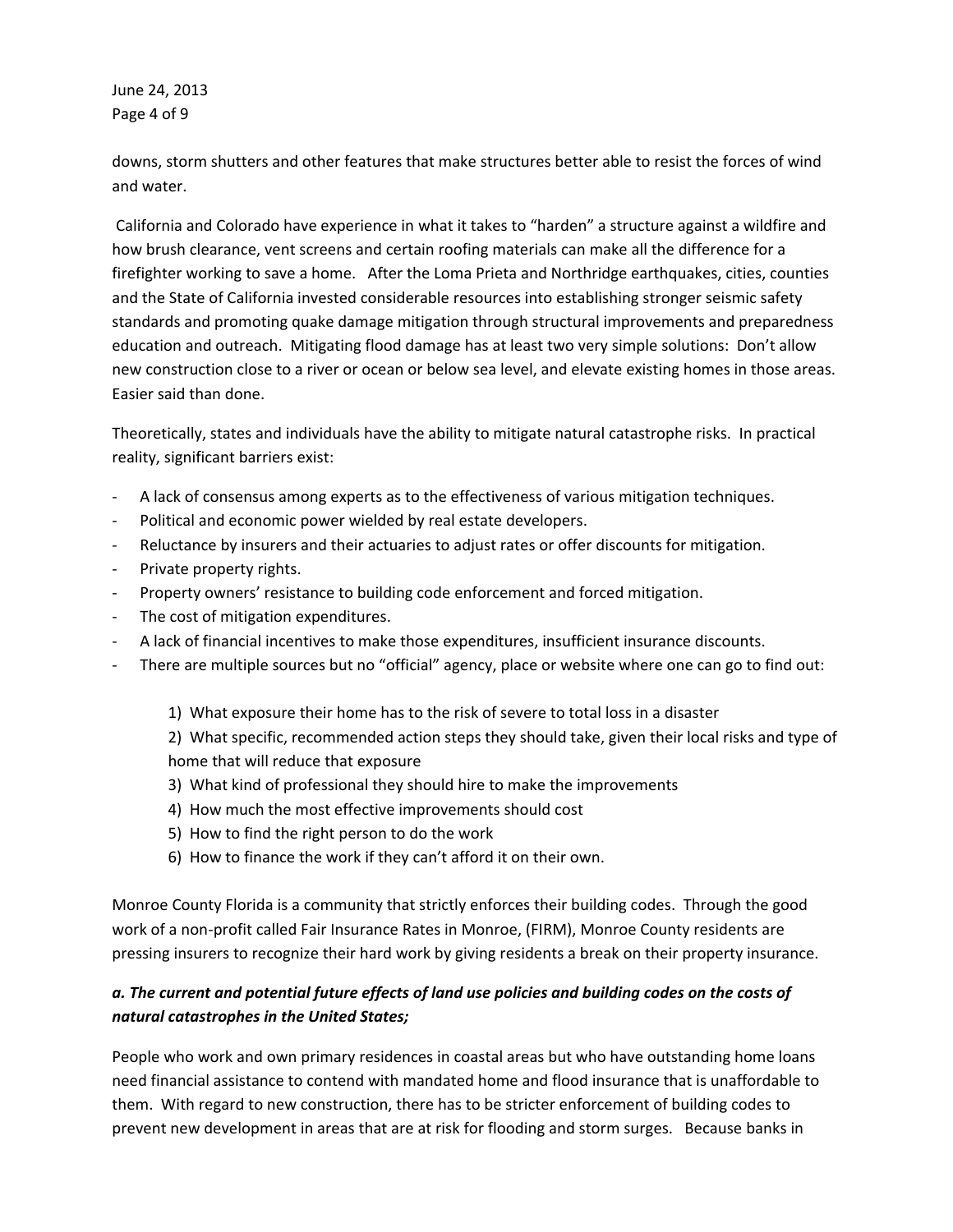June 24, 2013 Page 5 of 9

quake-prone regions don't mandate that borrowers buy earthquake insurance, the vast majority of residents don't carry it.

# *b. The percentage of residential properties that are insured for earthquake or flood damage in highrisk geographic areas of the United States, and the reasons why many such properties lack insurance coverage;*

Somewhere between 88-90% of California homeowners do *not* carry earthquake insurance. While we don't know how many people in A or V flood zones currently carry flood insurance, we find that typically less than half those who attend our workshops in flooded areas carried insurance at the time of the event. A commonly held (erroneous) belief is that if a person's home has not flooded in the past, it is not at risk to flood in the future.

## *c. The role of insurers in providing incentives for risk mitigation efforts;*

Without question, insurers need to be much more pro-active in helping customers know which home improvements will protect their homes against natural disasters. Insurers also need to incentivize their customers to make recommended home improvements by offering substantial enough discounts upon proof of completion, as well as financial and technical assistance.

# *3. The current state of catastrophic insurance and reinsurance markets and the current approaches in providing insurance protection to different sectors of the population of the United States;*

## *Catastrophe insurance coverage and claim deficiencies*

With the exception of a select few insurers (Chubb, Ace, and AIG) that sell all-risk policies to high net worth individuals, *all* property policies that are currently being sold throughout the U.S. have deficiencies in coverage and claim handling that manifest after natural disasters. This goes for policies that are being sold by private insurers as well as those being sold by residual market insurers, surplus lines insurers and quasi-public entities such as Florida and Louisiana Citizens, the Texas Windstorm Association (TWIA), the California Earthquake Authority, and the National Flood Insurance program (NFIP). Property owners don't necessarily expect that every single dollar of cat damage to their homes will be covered by insurance. But they are increasingly experiencing true shock at what many describe as a "second nightmare" of confronting major gaps in coverage and a claim process that for many is adversarial from the get-go.

Property insurance coverage deficiencies that emerge after natural catastrophes include caps and exclusions that cause holes people were not aware of so had no chance to plug in advance: Flood, anticoncurrent causation, earth movement, earthquake, building code compliance, water damage originating off-site, etc. Property insurance claim handling deficiencies include adjuster overload (which leads to over-reliance on estimating software) and independent adjuster compensation schemes that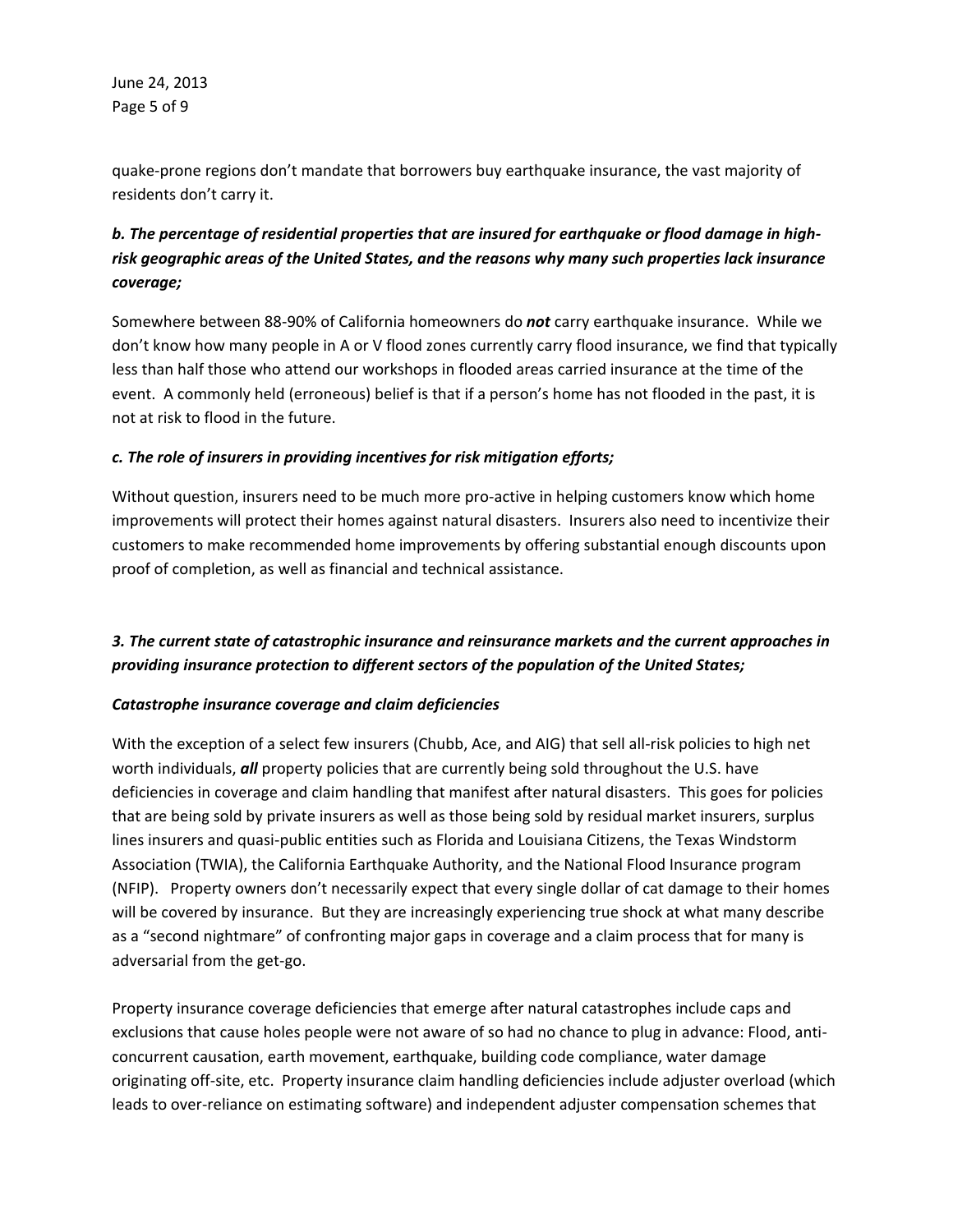June 24, 2013 Page 6 of 9

reward haste and lowballing. These deficiencies also include serious conflicts between the financial interests of cat victims/claimants and the shareholders of publicly traded insurers.

Deficiencies in the catastrophe insurance currently being sold by private market insurer are:

- Placing untenable financial strain on FEMA and county governments.
- Causing local and state governments to lose property tax revenues when disaster survivors don't collect insurance funds to finance rebuilding.
- Overtaxing the resources of charitable aid organizations that now must serve middle income *in addition* to lower income disaster survivors.
- Defeating the expectations and preparedness efforts of home and business owners who reasonably believed their insurance would provide funds to repair and rebuild.
- Wasteful and inefficient.
- Eroding the public's confidence in the insurance system particularly young people.

## *Reinsurance markets*

While UP does not claim to be expert in the reinsurance market, we can competently make two observations about its current state:

1) Dennis Burke who lobbies state insurance regulators on behalf of reinsurers, has repeatedly and very publicly stated that the reinsurance industry has "lots and lots of capacity" and very much wants to insure catastrophic risk.

2) Fluctuations in reinsurance pricing and the generally high cost of reinsurance are perhaps the most significant reason why the policies that are being sold through the California Earthquake Authority are unaffordable for many homeowners.

## *Post cat marketplace changes and disturbances*

Following many natural catastrophes, some insurers – typically those with the largest market share in the impacted region – reduce their exposure in the area by non-renewing policies when they come up for renewal.

In wildfire areas where all the trees have been destroyed, the reduction doesn't seem logical, but this pattern by insurers has been consistent. After the 1991 Oakland-Berkeley firestorm, many homeowners in the impacted and surrounding areas were distraught at being dropped when their policies came up for renewal after the disaster. Not only did residents feel betrayed ("I've been paying premiums to this company for 20+ years, and now this…") but those who had a "loss in progress" couldn't find replacement coverage. To assist the homeowners, United Policyholders created a simple and successful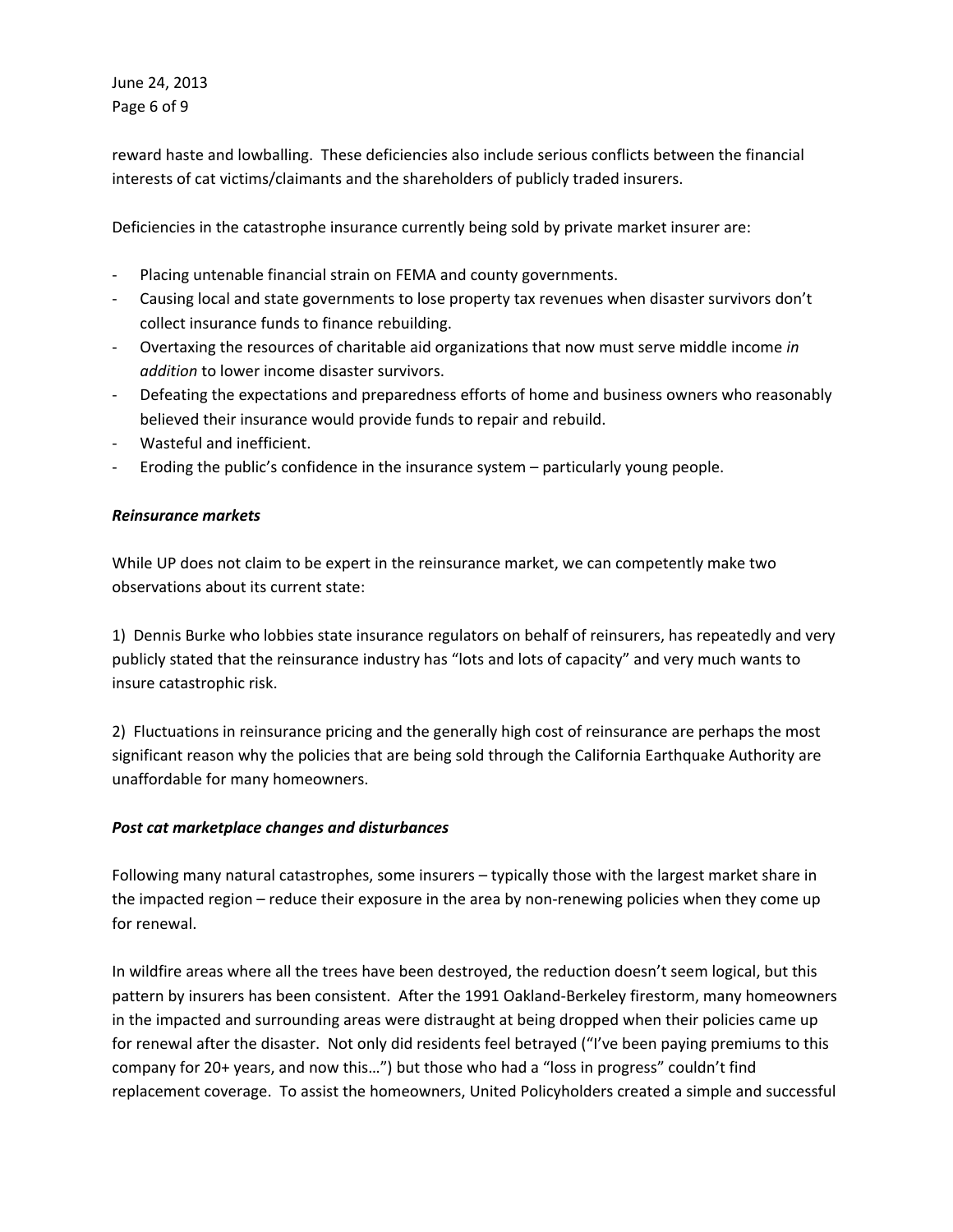June 24, 2013 Page 7 of 9

program called "Match-UP" through which we connected those who'd been dropped with independent agents/brokers who self-identified as having access to insurers willing to take on new customers in the area. That approach was less successful after a subsequent series of wildfires in Southern California, so the legislature enacted a statutory consumer protection. Property Insurers in California must now give disaster victims at least one renewal option when their policy comes up renewal after a disaster.

The State of Florida experienced a complete transformation of their home insurance market after State Farm and other major insurers pulled out of writing home policies after a series of hurricanes. The quasi-public Citizens Insurance Company because the top insurer in the state. The Florida Office of Insurance Regulators and elected officials are still working on depopulating Citizens. A similar situation exists in Louisiana, though far less severe.

# *4. The current financial condition of State residual markets and catastrophe funds in high-risk regions, including the likelihood of insolvency following a natural catastrophe, the concentration of risks within such funds, the reliance on post event assessments and State funding, and the adequacy of rates;*

Many of the quasi-public entities – the NFIP, TWIA and others – need restructuring and are deep in debt for various reasons. Reform efforts by states and state regulators primarily focus on implementing rate increases and reducing subsidies, not on fundamental restructuring that will create cost savings through improved efficiencies in operations. We submit that reforms such as reducing program expenses, agent commissions, and participating carrier servicing fees, as well as giving them alternatives to expensive reinsurance are imperative approaches to making State residual markets and Cat funds more sustainable. Given that most are "take all comers", they need and deserve financial advantages that private insurers who can cherry pick their customers, should not enjoy.

UP has repeatedly proposed better coordination among residual market mechanisms in the various states, ("FAIR"/Joint Underwriting Associations, quasi-public/pools/association entities). We recommend that these entities work together to create shared (public) cat models and pool their limited resources. At numerous NAIC meetings and at the 2011 Windstorm Network conference in Houston, Texas, United Policyholders proposed that the top executives of Louisiana and Florida Citizens, AIUA, TWIA and the MWUA stay in close contact and help each other make efficiency and productivity improvements to their operations. FIO clearly can have an important role in this regard.

UP strongly supports the California Earthquake Authority's efforts to enact federal legislation that would give them an alternative to reinsurance capital, which in turn would allow them to sell an affordable product.

Some view reduced subsidies, strict elevation requirements, revised flood maps and the pending flood insurance rate increases due to enactment of Biggert-Waters 2012 as essential to keeping the program viable and reducing its huge debt. Others view these reforms with dread and staunch opposition. [See [www.stopfemanow.com\]](http://www.stopfemanow.com/). CFA Insurance Director Robert Hunter has publicly stated that flood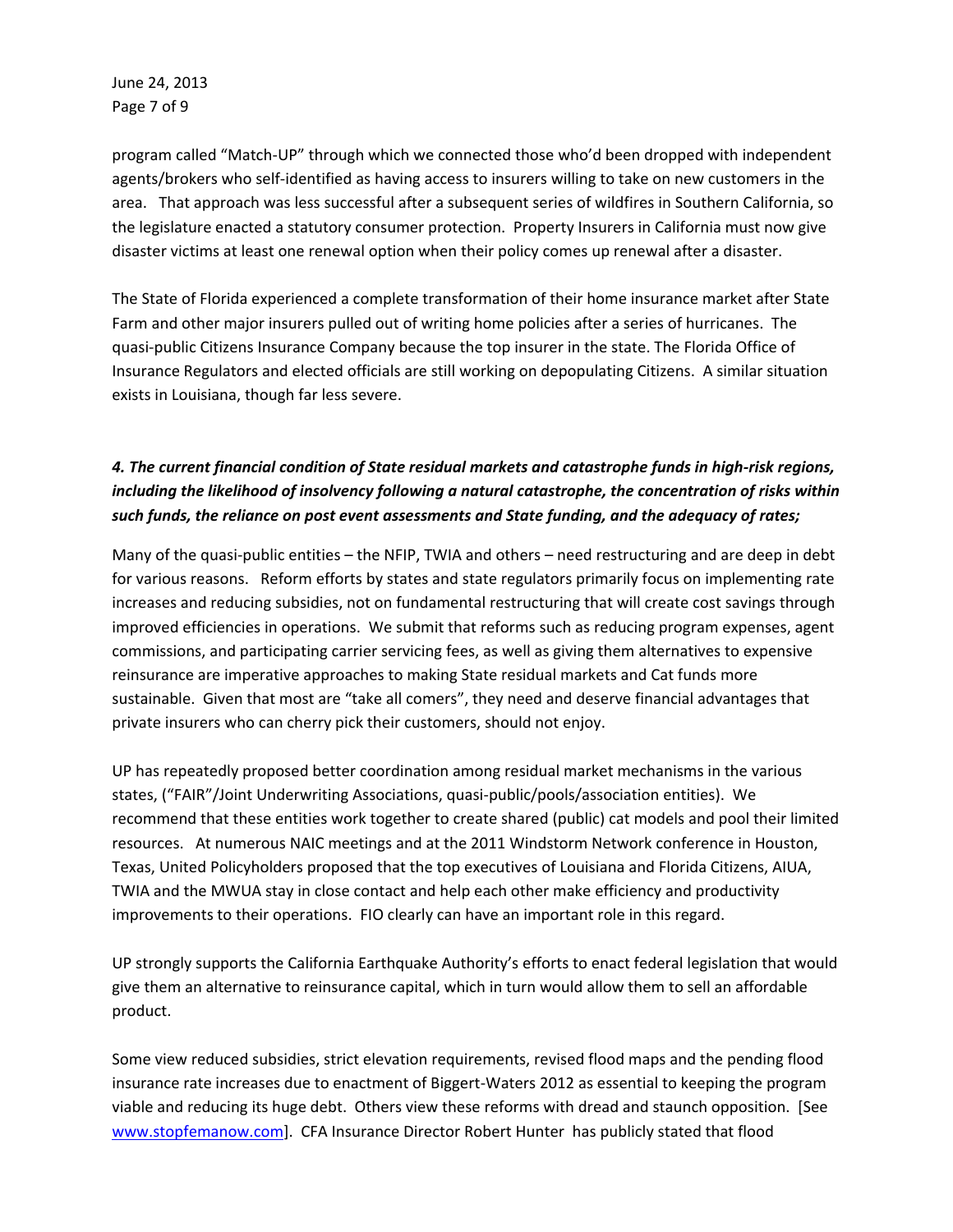June 24, 2013 Page 8 of 9

insurance premiums are far below what they need to be, and one resident of a Jersey Shore community that was very hard hit by Superstorm Sandy recently opined that perhaps its best that BW12's increases take effect so people know the real cost of living by the ocean. That view is not shared by the vast majority of coastal home owners and realtors.

# *5. The current role of the Federal Government and State and local governments in providing incentives for feasible risk mitigation efforts and the cost of providing post-natural catastrophe aid in the absence of insurance;*

The federal government should be working with states to require private insurers to take a much more active role in helping homeowners know what mitigation steps will make their homes more resistant to damage and qualify them for insurance discounts. Private insurers should be helping homeowners finance mitigation.

We strongly support allowing homeowners to create tax-free Catastrophe Savings Accounts to cover losses below their deductibles. We strongly *oppose* granting tax breaks to cover homeowners' insurance premiums (as proposed by the Property Casualty Insurers Association). This approach would give a direct taxpayer subsidy to insurance companies, many of whom are paying their CEOs multimillion dollar bonuses each year.

## *6. Current approaches to insuring natural catastrophe risks in the United States;*

Each state is currently taking its own approach to ensuring that its property-owning citizens can insure their homes against natural catastrophes. Most are letting the private market run its course with minimal regulatory intervention (Oklahoma). Others are taking a very pro-active approach. (California and Colorado) Others are experimenting with various solutions, (Texas, Louisiana, Florida, Mississippi, Alabama). A push for "rating transparency" is taking hold in a number of states, the idea being that people deserve to know how their insurer is calculating the rate they're being charged.

# *a. Current and potential future Federal, State, and regional partnerships that support private, direct insurance coverage;*

## *b. The potential privatization of flood insurance in the United States; and,*

Insurers are free to sell private flood insurance today but most choose not to. We don't see how flood insurance can be privatized unless perhaps every state agrees to force the insurers that want to sell auto insurance to also sell home insurance that covers the peril of flood.